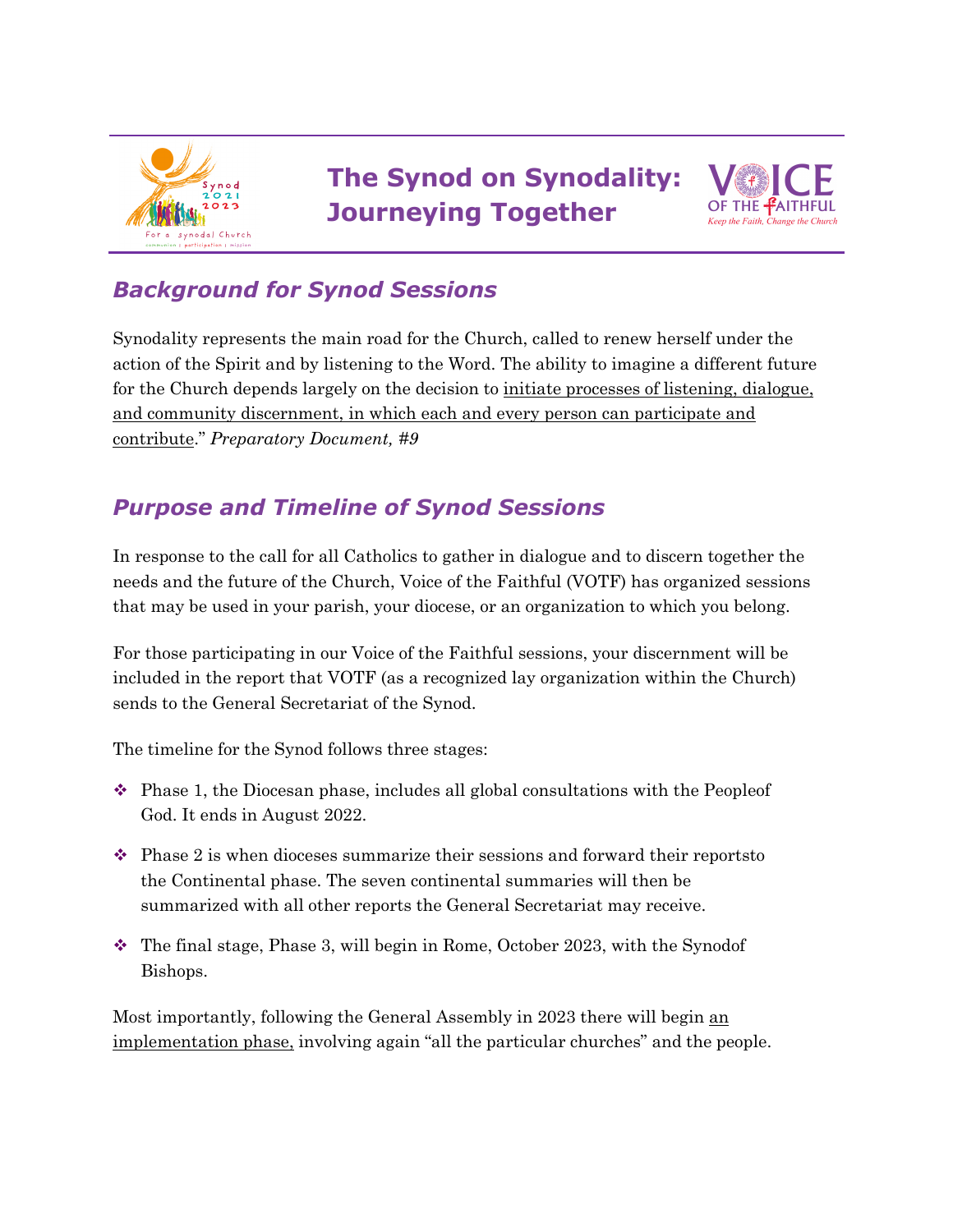#### *Structure of VOTF Synod Sessions*

The initial schedule will include two sessions,  $1\frac{1}{2}$  hours each, with an optional third as well as additional sessions available should the participants wish. Participation in each group will be limited to a maximum of 12, including a facilitator and a scribe, to ensure that everyone has an opportunity to speak freely. However, we will schedule as many sessions as needed to include everyone; there is no limit on total participation.

#### **Flow of the Sessions**

Each session will follow this general format:

- $\bullet$  Welcome
- ❖ Opening Prayer
- $\bullet$  Overview of the Synod process (omitted for  $2<sup>nd</sup>$  session and any follow-ups)
- $\cdot$  Participants each respond to the Synod Questions (page 3)
- $\div$  Final comments
- $\bullet$  Distribution of handouts for next session; reminder of next meeting date
- $\triangleleft$  Closing Prayer

#### *Ground Rules*

- $\mathbf{\hat{z}}$  Everyone is invited to contribute. To give everyone time to share, try not to speak twice until all have had a chance to speak once—but don't feel compelled to speak until you are ready. Try to be concise and not talk more than three or four minutes each time you speak.
- $\triangleleft$  Respect each other's opinions and contributions.
- v Focus on "I" statements, as in "I think," "I feel," "this is my experience."
- **V** Listen. Deeply.
- $\cdot$  "The heart of the synodal experience is listening to God through listening to one another, inspired by the Word of God. We listen to each other … to better hear the voice of Holy Spirit speaking in our world today." – *Vademecum*
- $\cdot$  There are no right or wrong answers; we are gathered to hear all thoughts and all ideas and all experiences, hopes, and dreams.

#### **Voice of the Faithful® Page 2 of 4**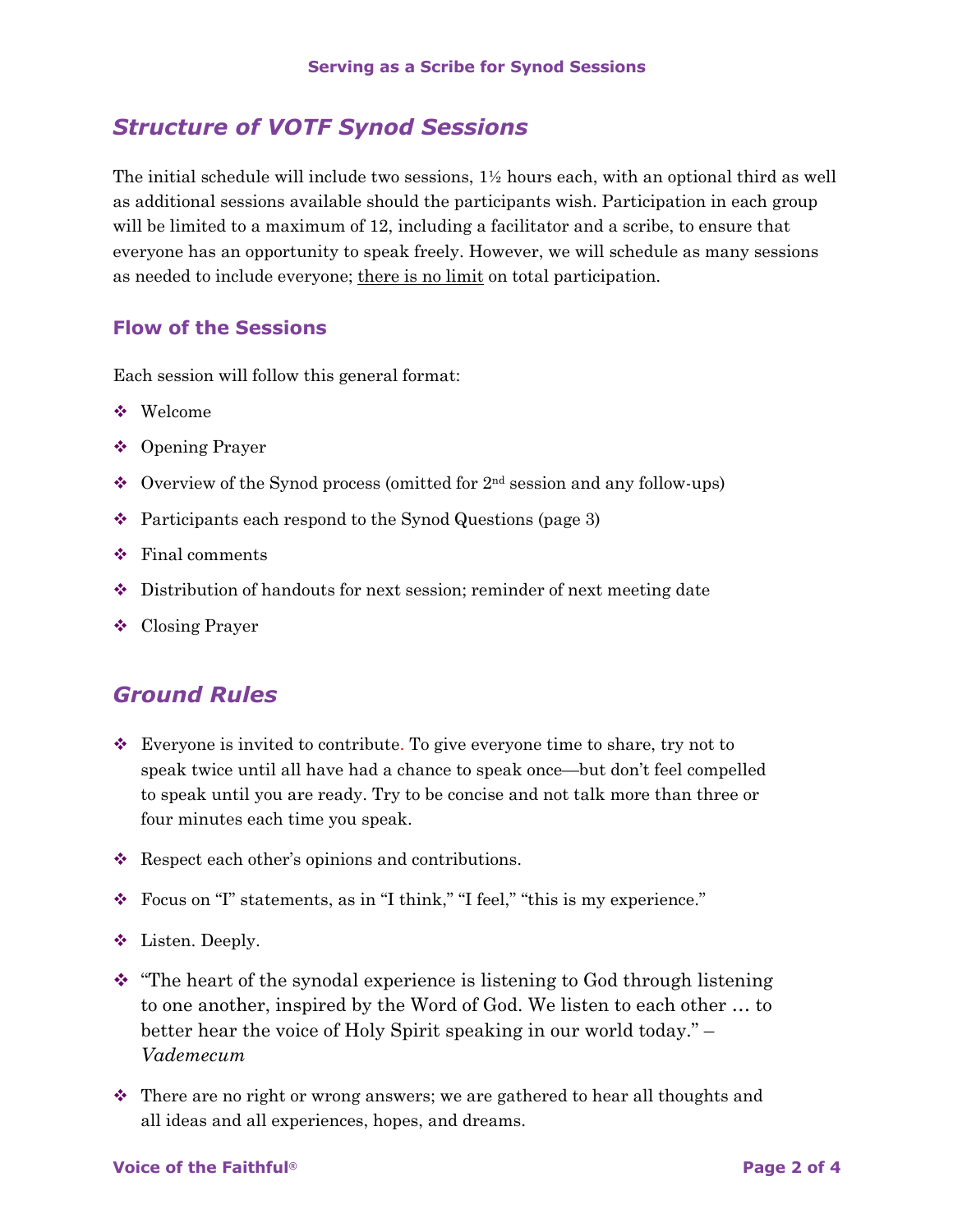#### *Questions for the Synod Sessions*

The Preparatory Document and the *Vademecum* for the Synod on Synodality pose one fundamental question to the People of God:

*A synodal Church, in announcing the Gospel, "journeys together:" How is this "journeying together" happening today in your particular Church? What steps does the Spirit invite us to take in order to grow in our "journeying together"?*

You are asked to consider this question through two perspectives: the life of the local Church around you, and the universal scope of how the People of God journey together within the entire human family. There also are 10 "thematic nuclei" for thisdiscernment.

We have distilled these aspects into questions manageable within the timeframes available. (Note: Facilitators may use slightly different phrasing in some questions, but the meaning will be the same.)

### *Session 1 Questions: The Big Picture*

- 1. Guided by the Holy Spirit, what for me is most meaningful about belonging to a *local* faith community?
	- What are my dreams for the Church? What do I yearn for more of?
	- What frustrates me? What do I wish would change?
- 2. For me, what is most meaningful about being part of the *universal* Church?
	- What are my dreams for the Church? What do I yearn for more of?
	- What frustrates me? What do I wish would change?

#### *Session 2: Digging Deeper, Moving Towards Action*

- 1. What issues in the Church do we need to pay more attention to?
- 2. Who is left out or suffering today? Who are at the margins?
- 3. If I could change one thing in the universal Church that I think would help us all better follow Christ, it would be
- 4. What actions can each of us take and what can we do collectively to make our Church better?